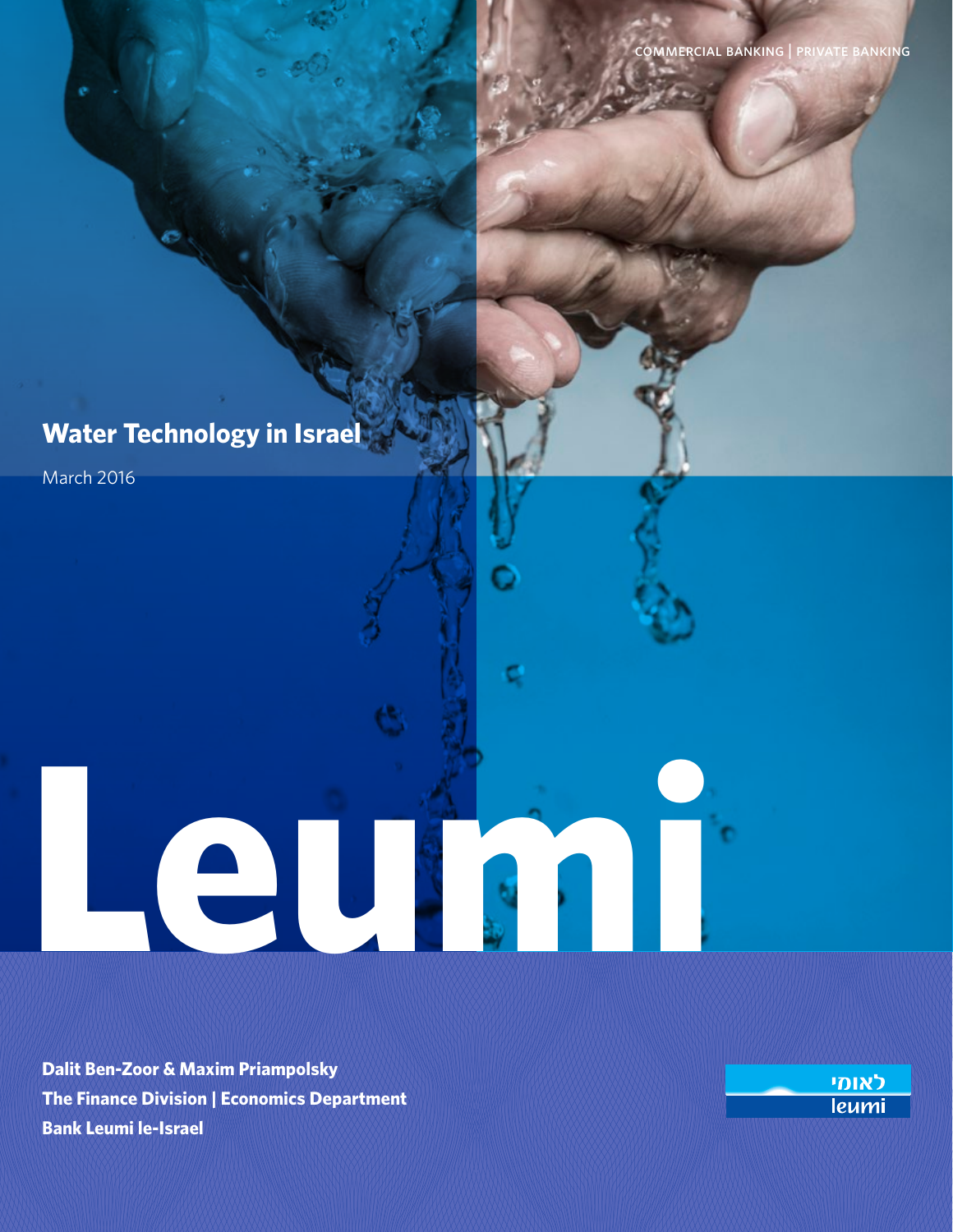# **Highlights**

- While average annual precipitation in Israel equals 1.2bn cubic meters, average annual water consumption equals 2.2bn cubic meters. Bridging the gap is possible thanks to the development of an advanced water sector including water desalination, the use of reclaimed water for agriculture, water purification and an advanced system for water transport.
- Most water consumption around the world (60% 70%) is absorbed by the agricultural sector. Therefore, water conservation within this sector is a primary goal for economical and efficient management.
- Approximately 80% of total wastewater in Israel is purified and reclaimed for use in agriculture. This is the highest water reclamation rate in the world.
- There is broad cooperation between Israeli companies and government agencies around the world. Through this framework, Israeli companies share their knowledge and carry out various local projects in areas around the world where water shortages exist.

Source Material: nrg.co.il; aqwise.com; arad.co.il; themarker.com; haaretz.co.il; Jewish National Fund; Israel Ministry of Environmental Protection; "Technological Forecast Around the Year 2030," Department for Technological and Social Forecasting, Tel Aviv University; The Israel Export and International Cooperation Institute; Mekorot - the Israel National Water Company; Israel Ministry of Economy; TAHAL Group; "Survey on the Subject of Water Technology and Industry in Israel," Alex Boch, Israeli Ministry of Industry, Trade, and Employment (currently the Ministry of Economy); http://www.docdroid.net/LtFlsWa/exporting-israels-water-know-how-tahal-group-on-wwi-june-july-2015.pdf.html; http://www.globes.co.il/news/article.aspx?did=1001075623

#### **Important Disclosures:**

Bank Leumi USA is a subsidiary of Bank Leumi le-Israel, B.M., an Israeli bank founded in 1902. In the U.S., banking products and services are provided through Bank Leumi USA, and brokerage products and services are generally provided by Leumi Investment Services Inc. Leumi Investment Services Inc. is a member of FINRA (www.finra.org) and SIPC (www.sipc.org), and is a whollyowned subsidiary of Bank Leumi USA.

Non-deposit investment products offered through Bank Leumi USA and Leumi Investment Services Inc. are:

- Not insured by the FDIC or any other federal or government entity
- Not guaranteed by Bank Leumi USA, Bank Leumi le-Israel, B.M., or any other bank
- Subject to investment risks, including possible loss of the principal amount invested

Any statements in this Review which appear to be factual in nature are based on sources, including published sources, which Bank Leumi USA or Leumi Investment Services Inc. believes to be reliable but which neither has independently verified. Neither Bank Leumi USA nor Leumi Investment Services Inc. makes any guarantee, representation, or warranty as to the accuracy or completeness of such statements. This material is based on public information as of the specified date, and may be stale thereafter.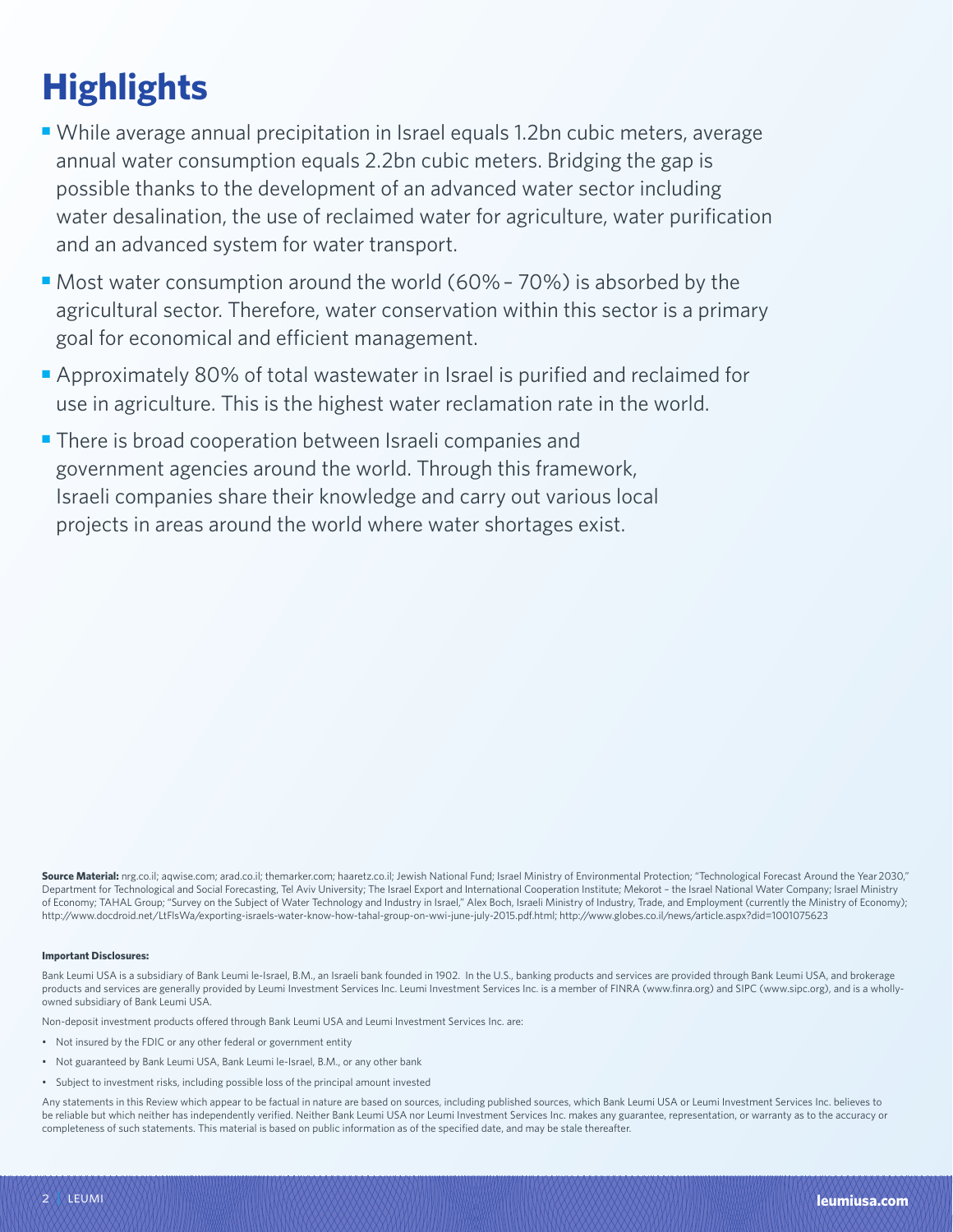# **Water Technology in Israel**

## **Introduction**

According to the UN, by 2050, over 40% of the world population will suffer from water shortages. Therefore, the current situation where water is perceived as an inexhaustible natural resource must change. Governments and international organizations are looking for proven and effective solutions, generating interest in Israel's water sector which is considered to be one of the world's most sophisticated and effective.

The water industry in Israel is characterized by a high level of technology and innovation. Despite, and perhaps because of, the natural shortage of precipitation and sources of water suitable for irrigation and drinking, Israel has succeeded in transforming itself into a superpower in the water industry. In contrast to the neighboring countries in the region that also must deal with water shortage problems, Israeli citizens enjoy a constant and reliable supply of potable water and farmers receive irrigation water in accordance with their needs. The creation of a stable water sector enables the various sectors within Israel – consumers, farmers, industry and others – to consume 2.2bn cubic meters of water per year, even though average annual precipitation in the country equals only 1.2bn cubic meters.

# **Water in Israel**

#### **2.2bn cubic meters**

Annual consumption of all types of water in the entire country by all sectors

### **1bn cubic meters**

Annual water consumption by the agriculture sector

### **650mm - 720mm cubic meters**

Annual water consumption by households

### **587mm cubic meters**

Expected annual amount of desalinated water after the desalination plant in Ashdod began operation in 2015

### **400mm cubic meters**

Annual quantity of reclaimed water (recycled water) used for agriculture

#### TABLE 1

*Source: Ha'aretz newspaper, 2014*

the world due to its development of the drip irrigation method which was invented in Israel in the 1960s. Today, Israel is also considered a world leader in the areas of water desalination, water recycling, water security (cyber) and more.

The unique characteristics of Israel, which combine the challenges of dealing with problems associated with water shortages, together with a high level of innovation, R&D investment and a developed high-

# According to the UN, by 2050 over 40% of the world population will suffer from water shortages

The development of this sector was made possible by the advancement and application of progressive technologies in the areas of water desalination, water reclamation for agriculture, water purification, efficient water transport systems and a constant reduction in the amount of water lost during transport. Israel's reputation as a leader in the area of water, with an emphasis on the agriculture sector, has long been recognized around

tech industry, led to many technological developments in the area of water that are used in both the local market and exported to countries around the world.

Since 2004, a center of entrepreneurship has been operating in Israel, focusing on water technology. This center, which was established by Mekorot (the Israel National Water Co.), encourages business ventures and cooperation, the writing of

applicable research and the development of techniques and patents in water technology. In June 2015, Israel signed a cooperation agreement with the World Bank for the penetration of Israeli water technology into developing countries.

Due to Israel's success in dealing with its own water shortage, the World Bank has agreed to assist in introducing and encouraging the export of Israeli water technologies to developing countries. In addition, Israel established a national plan for advancement of the water industry and renewable energy, led by the Ministry of Economy and in cooperation with additional governmental bodies. The goal of the plan is to develop human resources within the field of water technology, support related academic endeavors and research, implement new water technologies in local markets and assist in the development of Israeli companies around the world. Currently, it is estimated that Israeli water technology exports equal US \$2bn per year. Yet in light of the water crises in many different parts of the world, Israel believes it is possible to substantially increase such exports.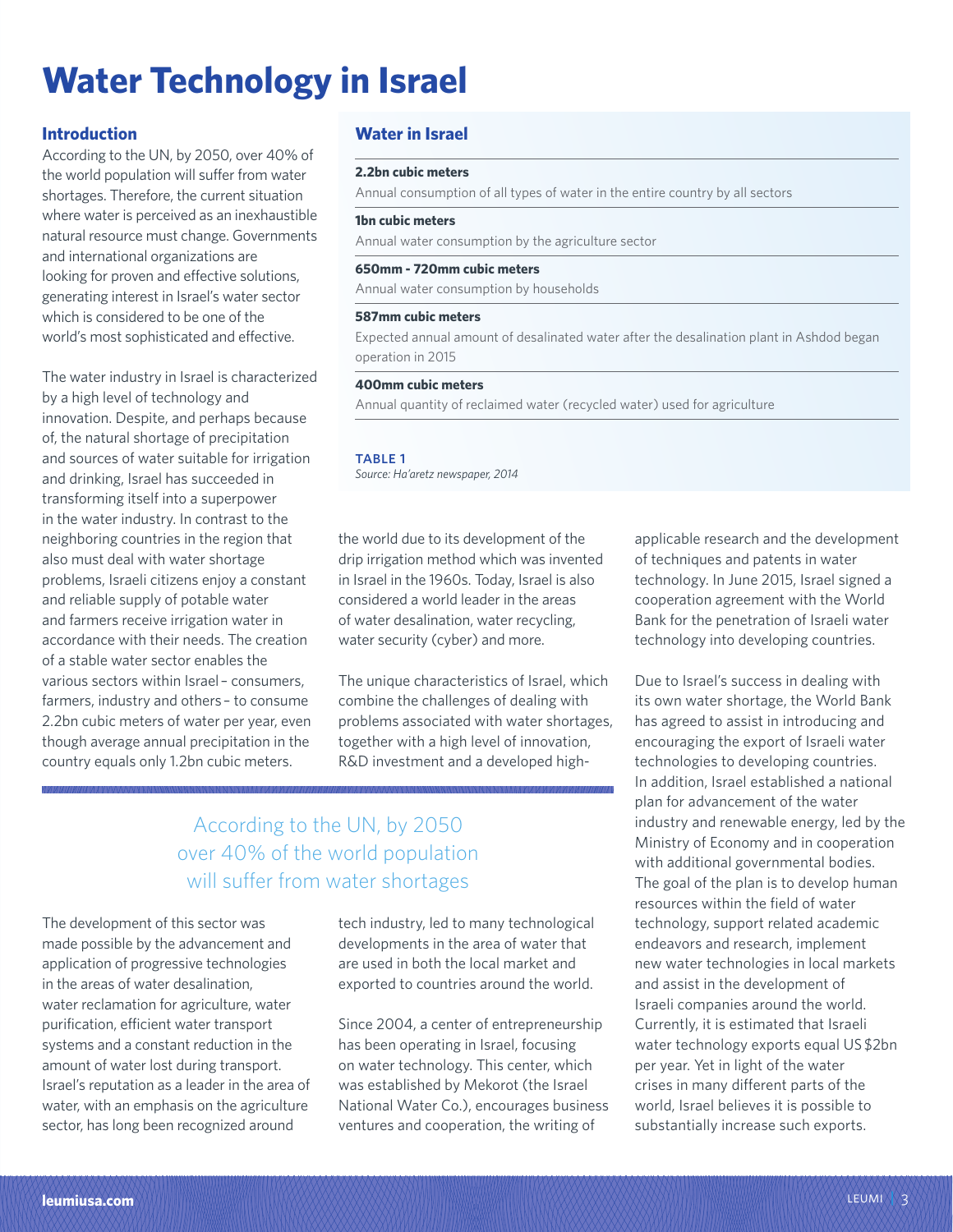# **Transport and Management of Water Resources**

Transport and management of water resources is one of the largest subsectors in the water industry, both in terms of the number of employees and in the quantity of exports. The sub-sector is composed primarily of large companies and is less characterized by start-ups. Examples of companies active in this sub-sector include the Tahal Group, Plasson Industries Ltd., Mekorot and Ham-let Ltd. Water transport in Israel is efficient, leading to minimal water loss during distribution. The importance of efficient water distribution can be further demonstrated by the situation in neighboring Jordan where in the capital, Amman, approximately 50% of its water leaks from pipes and does not reach the city residents due to poor distribution.

The success of Israeli companies in the local market led to demand for their goods and services around the world, with an emphasis on projects in developing countries. For example, the Tahal Group is working on large water management projects in Angola, Ghana and Serbia. In Angola, the Tahal Group is working on a project involving the planning and creation of agricultural

and municipal water infrastructure for an agricultural community that is being built. In Ghana, the Tahal Group is working on a project valued at US \$236mm involving the renewal and improvement of the water supply for one of the regions of the country.

infrastructure will be installed (municipal, agricultural, and industrial), with the goal of showing how it improves and makes the city's water management more efficient. If the project succeeds, it will likely pave the way for agreements with more cities in China that face similar problems.

# The recycling of water in agriculture in California is only 5%, whereas in Israel the rate equals 85%

When the project is completed, it is expected to provide potable water to more than half a million people in 50 different communities. In Serbia, Tahal is tasked with designing and building a water factory and water pump for the city of Belgrade. This project, with a three and a half year timeline, is valued at US \$67mm.

Another center of focus for Israeli technology involves the transport and management of water in China, which deals with a shortage of potable water and water pollution problems as a result of mass industrialization. Within the framework of a joint venture called "Water City," the city of Shouguang was selected as the model city in which Israeli water

Advanced countries around the world are noticing Israel's success in the field of water management and recycling. For example, in the US, the state of California is currently suffering from a severe water crisis, primarily as a result of inefficient and failed water management in agriculture. The recycling of water in agriculture in California is only 5%, whereas in Israel the rate is 85%. At a conference held last July in Israel, representatives from California attended hoping to learn from Israeli companies' technological solutions to help alleviate their water problems. The Israeli Ministry of Economy, in accordance with the Israel New Tech government plan, predict that there is likely to be a substantial increase in Israeli water technology exports as a result of future cooperation with the US.

# **Water Purification and Wastewater Reuse**

The shortage of natural water in Israel has compelled the country to discover methods to reduce the consumption of water and enable the reuse of water. Every year, Israel reclaims 630mm cubic meters of wastewater for agricultural purposes, which accounts for 80% of total wastewater and is the highest rate of wastewater reuse in the world. Furthermore, the cost per cubic meter of treated water in Israel is estimated at 23 cents, which is considered low and highly cost effective. The water purification sector and the reclamation of wastewater includes technology involving

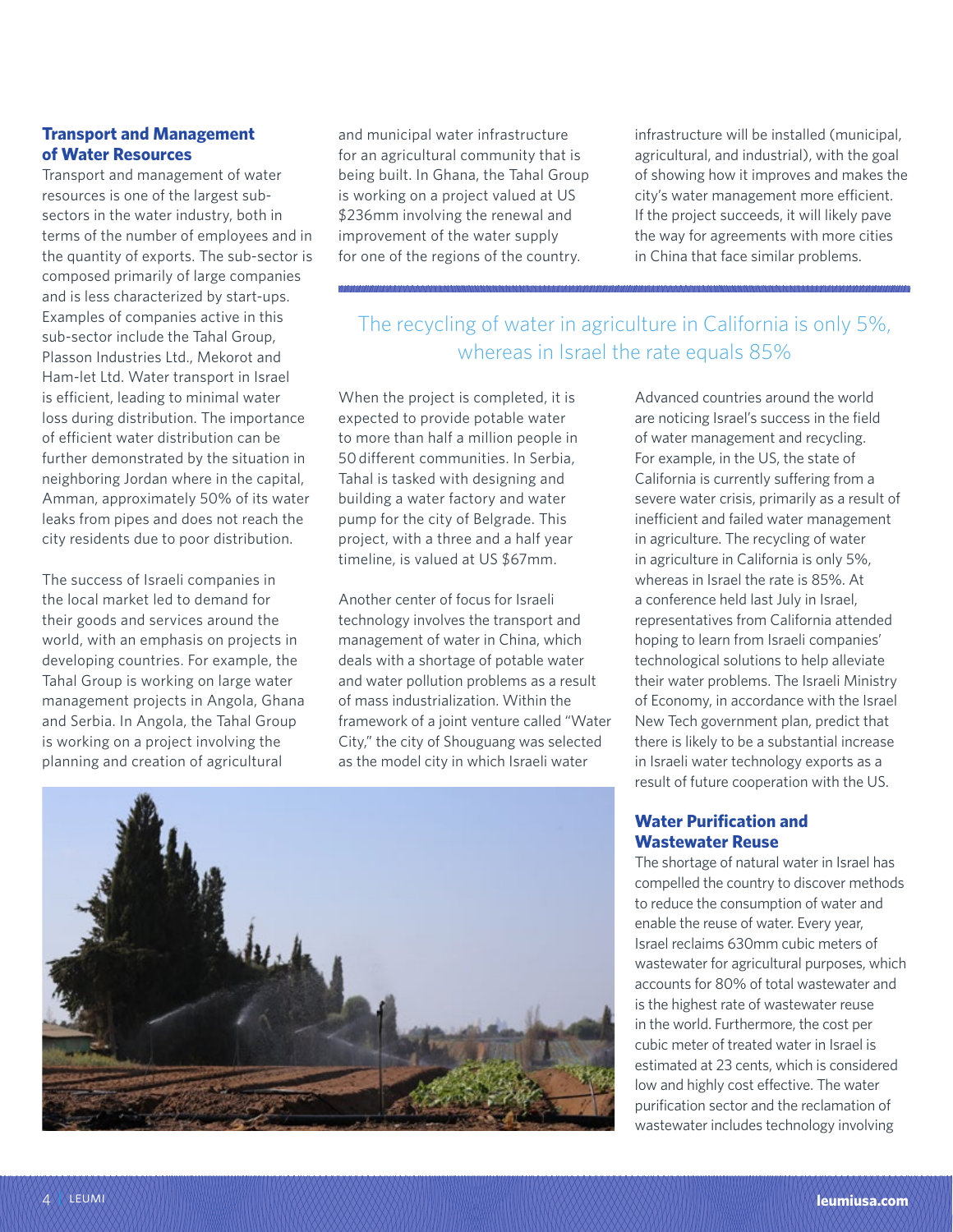

the filtration and purification of water; the treatment and recycling of water; water quality improvement; the reclamation of wastewater for agriculture; the development of technology and equipment for the chemical, biological and physical treatment of municipal and industrial wastewater and sludge; the treatment of dangerous materials in water; removal of oils from water; the prevention of municipal waste from reaching water sources; the chemical, biological and physical treatment of potable water, and water for industrial purposes.

Mekorot is considered a world leader in the amount of recycled water and its quality. One notable example of this is the "Third Pipeline Enterprise" project. Mekorot established a system in the late 1980s for the purpose of purifying sewage water from the center of the country and transporting the treated water to the Negev desert region for agricultural purposes. As the water flows from the center of the country to the Negev desert region, it is subjected to technology specific to the aquifer, without it mixing with groundwater suitable for drinking. Mekorot pumps the water and supplies it to farmers in the Negev desert region in accordance with demand, enabling the farmers to enjoy the economic benefits of this system.

Another prominent example is the "Geulat Ha'Yarkon" project. The purpose of this undertaking is to create a general framework for the rehabilitation of the previously polluted Yarkon River in the Dan region. Through this project, water initially consumed in homes flows into the Yarkon River and is recycled and treated for use in regional gardening and agriculture.

Israeli developments in the field of wastewater treatment include technologies related to innovative membranes that streamline and reduce the costs of filtration and desalination processes, as well as chemical, biological and physical purification processes. In the field of chemical purification, methods can be found that utilize oxidation processes for purification. In addition, advanced solutions were developed for land salinization problems as a result of the wastewater purification process.

Chemical purification methods are effective in breaking down a wide range of organic compounds. For example, oxidation causes a breakdown of organic compounds that exist in water and converts them into carbon dioxide and water, killing pathogens and leaving the water sterile. Another chemical purification method relies on ionized plasma gas that breaks down pollutants. The bulk of research and development in this field currently focuses on improving the energy efficiency of various devices for creating plasma. The purification process through the use of plants (artificial wetlands) streams polluted water through shallow pools of water plants combined with gravel. As the water passes across this artificial wetland, chemical, biological and physical processes occur, leading to particles separating and pollutants dissolving, resulting in improved water quality.\*

One of the Israeli companies instrumental in the field of physical purification is Atlatitium Technologies Ltd. They developed an instrument that transports water through a glass pipe upon which UV rays are projected. The breakup of the rays in the pipe enables maximum purification of water from bacteria. This is an environmentally friendly process that can purify a large amount of water in a short time using a low level of energy. The market for the purification of water using UV rays has been growing in recent years, at the expense of more traditional technologies that involve the use of chlorine.

Another company active in the field of wastewater treatment is Aqwise. This company supplies solutions for increasing the effectiveness of the wastewater treatment process that enable a rapid, timely and cheaper upgrade of existing facilities while establishing new facilities with lower physical land use. Aqwise's unique technology, Attached Growth Airlift Reactor (AGAR), combines a fully open and protected biomass carrier with a highly efficient aeration and mixing design. This results in superior effective surface area for biomass growth and optimal oxygen transfer efficiency.

Amiad Water Systems is an Israeli company active in water filtration. The company developed unique technology for cleaning filters, which uses less than 1% of water from the water process for cleaning purposes. This percentage is the lowest among the competing automated cleaning processes. Its suction-scanning technology combines focused flush with automation to provide a comprehensive cleaning of the filtration screen area. The success of this technology has established Amiad as a global leader in providing water filtration solutions.

*<sup>\*</sup> Source: The Israel Export & International Cooperation Institute*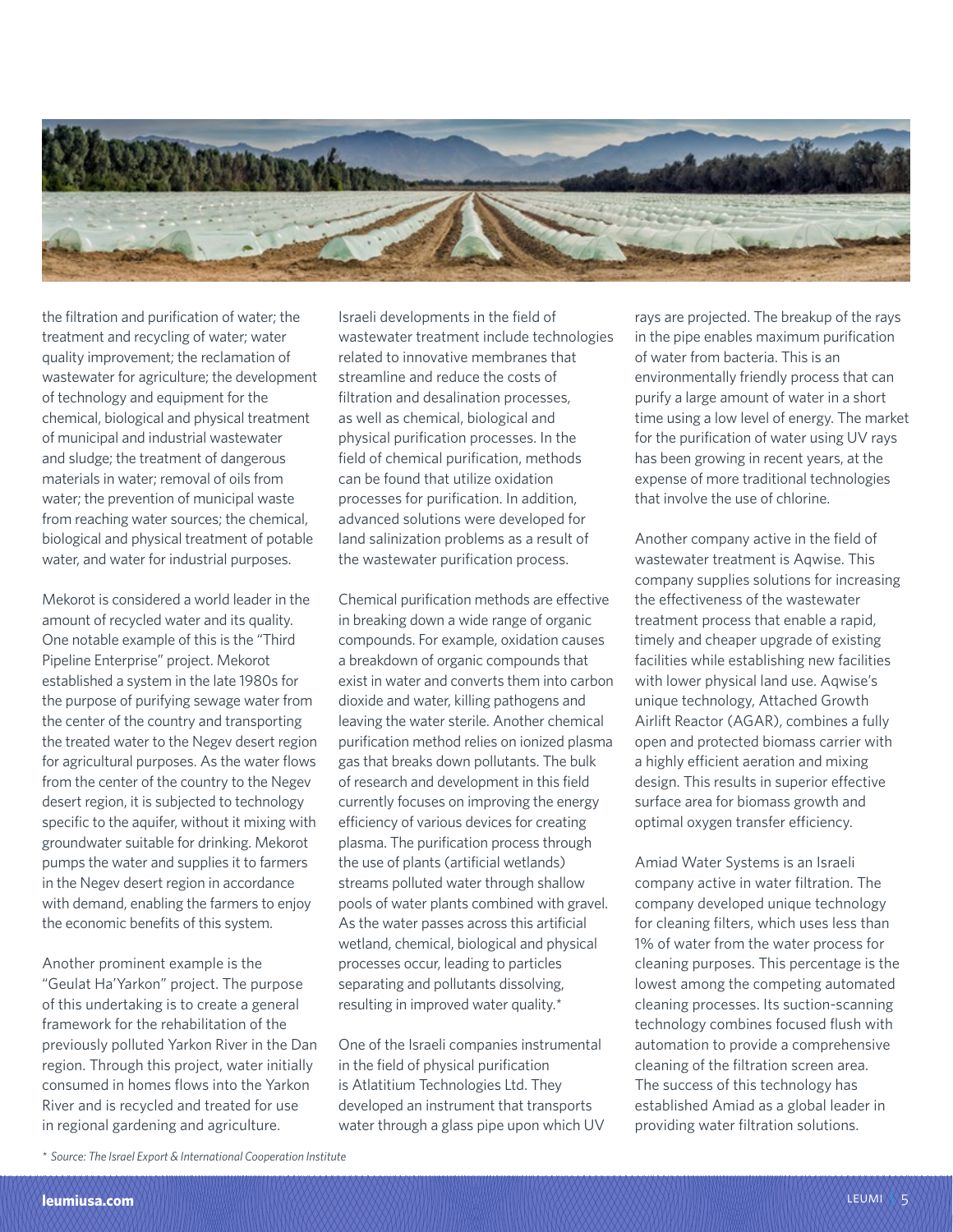# **The Irrigation Sector and Water Equipment for Agriculture and Gardening**

The global irrigation market is considered the most mature market among the markets involving water technology products, which includes monitoring facilities of computerized irrigation, use of water timers, automatic filtration devices, drip irrigation and smart sprinklers. The growth trend being experienced in this market is expected to continue in the coming years due to the anticipated increase in the global population, bringing with it a shortage of water as a result of an increase in the required amount of potable water. This shortage will require water conservation in the municipal, industrial and agricultural sectors. Moreover, water use in the agricultural sector accounts for 60% - 70% of water consumption around the world. Reducing use of fresh water irrigation will be of great importance to solving the potable water shortage.

There are three main companies in Israel today creating irrigation inputs: Netafirm, Plastro-Gvat and NaanDan Irrigation (these three companies were each acquired by overseas companies in recent years). The Israeli irrigation industry, of which 80% of its output goes to exports, accounts for 30% of the international irrigation market. Netafirm is known primarily for drip irrigation, one of the largest Israeli organizations in its field. One of the rising companies in the Israeli irrigation market is CropX, which developed a program that streamlines irrigation such that each section of a field receives the optimal composition and quantity of water and fertilizers, preventing the mismanagement of water and the pollution of land from the overuse of chemicals.

Due to its recent success, one of CropX's investors, The Innovation Endeavors Fund, decided to contribute US \$9mm in funding. Another example of Israeli

innovation in this field is from the startup company AutoAgronom, which was bought in 2014 for US\$20m by China's Yuanda Enterprise Group. The systems developed by AutoAgronom use sensors in order to sample and conduct diagnoses of land and automatically operate the irrigation and fertilization systems in accordance with its findings such that the systems are regulated by the plant itself, rather than the estimates of the farmer.

# **Control and Monitoring Systems**

Guaranteeing the safety of drinking water is the basis for the prevention and control of water-borne diseases and the maintenance of public health. Drinking water is susceptible to damage and pollution by various factors such as industrially manufactured chemicals that find their way into the water system. As a result, it is necessary to monitor and treat most of the water sources and reservoirs before their use so that the water will be suitable for drinking.

Another company in this field is Blue I Water Technologies. In 2014, this company received a grant from the Israeli Chief Scientist to support the development of the water quality monitoring system called Smart LEA (Low Energy Analyzer). The system is used for independent, on-line monitoring that runs on batteries and was specifically designed to work with low energy consumption. The device can measure a variety of water quality parameters such as chlorine, acidity-pH, turbidity and conductivity. It operates with precise sensors to collect water quality data and transfers the data via a wireless network to the control center of the water network. This solution is unique, as the system requires low maintenance and the calibration is performed remotely. The Smart LEA system has garnered great interest in countries such as China and the US.

One of the largest and most well-known companies on a global level is Arad Technologies. The company has a network

The success of Israel's management of its water sector has led to increasing interest from around the world in Israeli technology.

Whereas most existing water monitoring products collect and present the raw data that is used for manual analysis, Israeli company, TaKaDu, created a system for monitoring and forecasting activity within water networks in a cloud environment. TaKaDu's solution provides its users with insight into glitches and other suspicious events that occur within the network in real time. The system uses this raw data – readings during each delivery, pressure gauges and water quality sensors that are installed in the water network – and transposes it with additional information such as weather and holidays, with the help of advanced statistical processing for the purpose of in-depth understanding of changes in the network behavior.

of representatives and distributors in Israel, Spain, the US and China. The company operates in the area of water gauge reading from a distance and its products are divided into four main categories: products measuring household water usage (used by various water authorities), the measurement of water transport that is used for measurement and control of transmission lines of various diameters and different technologies, products measuring agricultural usage and computerized data collection systems (AMR and DialogG3) that were developed by the Arad Technologies company intended for automatic collection and monitoring of water and electricity consumption data.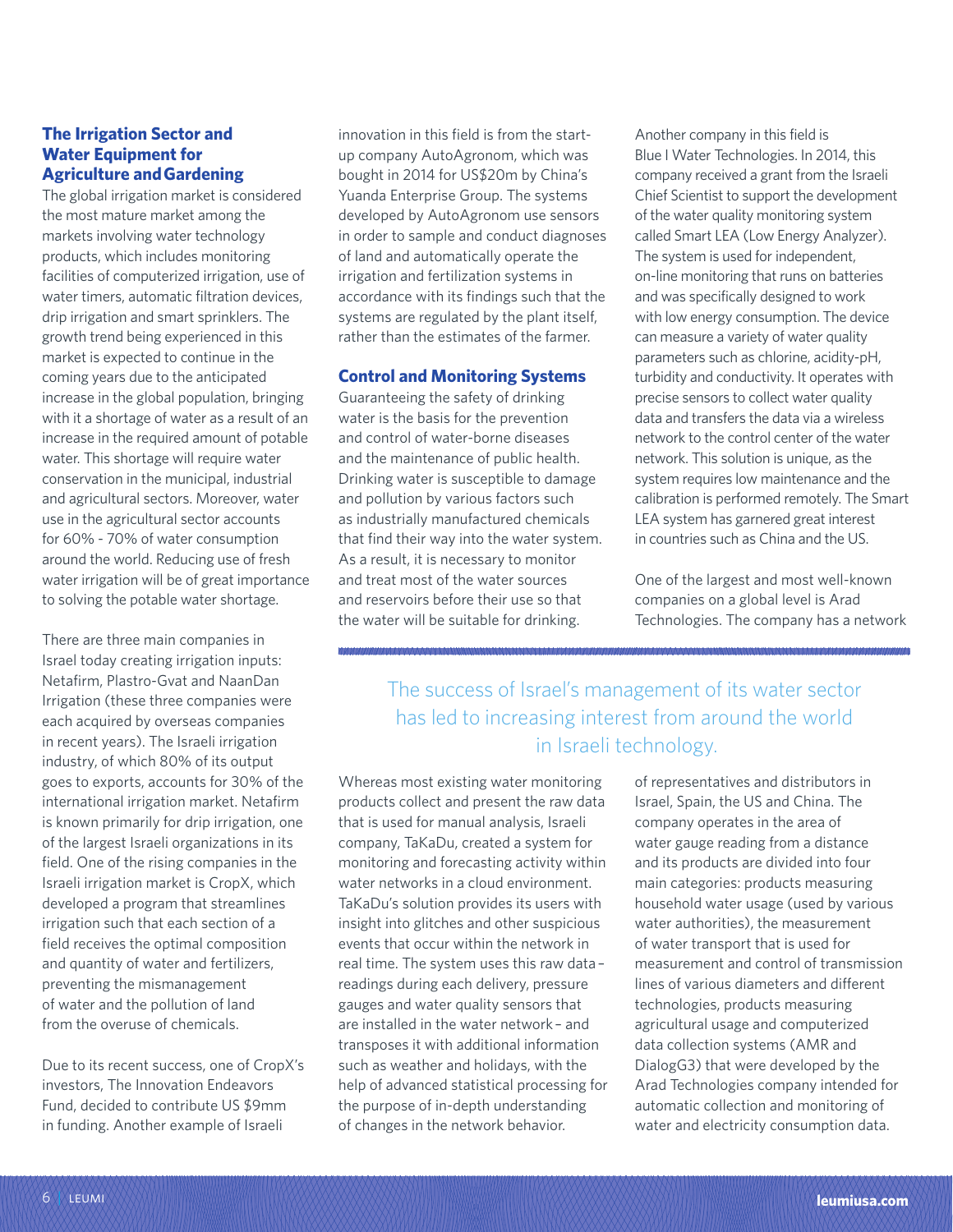# **Activity of the Jewish National Fund (JNF) in the Water Sector**

The Jewish National Fund (JNF) advances a number of water related projects across Israel.

Reservoirs — the JNF has built 230 reservoirs across the country where water is collected and then transferred to fields and orchards.

Fight against desertification — the JNF has acquired worldwide recognition for its expertise in fighting desertification. Thanks to special planting techniques that are intended to make efficient use of water, JNF foresters have succeeded in planting forests in places where no one had thought possible. For this reason, Israel is the only country in the world where there are more trees today than there were 100 years ago.

Constructed wetlands — artificial wetlands are shallow pools with local flora that imitate the activity of natural wetlands. The facility serves as a habitat for the growth of bacteria, which breaks down traces of pesticides, hormones and chemicals and improves water quality.

Water purification through bio-filters approximately 200mm cubic meters of rain water is wasted each year in Israel and washed into the sea. Toxic substances from city streets are swept away with the runoff water, polluting the coast of Israel. The idea behind using bio-filters is the utilization of the runoff water. A bio-filter facility includes a number of layers. The top layer is covered with plants that help to purify the water. Within the lower sealed oxygen layers, bacteria evolves encouraging the purification processes. A purification facility using bio-filters has been set up in Kfar Saba.

# **Summary**

The water shortage problem that Israel has had for most of its existence has led to the development of advanced technologies that promote efficiency and water conservation. Today, after the construction of desalination plants along the coast of Israel, the Israeli water sector enjoys a surplus supply of water. The success of Israel's management of its water sector has led to increasing interest from around the world in Israeli technology: desalination facilities, water recycling, transport, irrigation monitoring, and even water security (cyber) are all areas in which Israel is considered a world leader.

The water crisis that engulfs many countries including, among others, parts of the US and China, are increasing interest in Israeli water technology. It can be assumed that in the coming years a substantial increase is expected in the export of these technologies.

Wastewater projects in the US are likely to be the biggest driver of spending growth over the next years as efforts continue to upgrade the nation's aging sewer systems. This will present an opportunity for Israeli companies to take part in the projects. It is estimated that the US is losing approximately 30% of its water due to leakage of sewage. In China, India and countries in Southeast Asia, significant assets will also be invested in water technology in the coming years.

The WATEC conference held in mid-October 2015 in Tel Aviv focused on the environment and water innovation in Israel. Many specialists from Israel and around the world participated in the conference. The latest developments from the field of water technology were presented alongside efforts to advance cooperative activities and new business endeavors, serving to boost Israel's presence in the global water technology market.